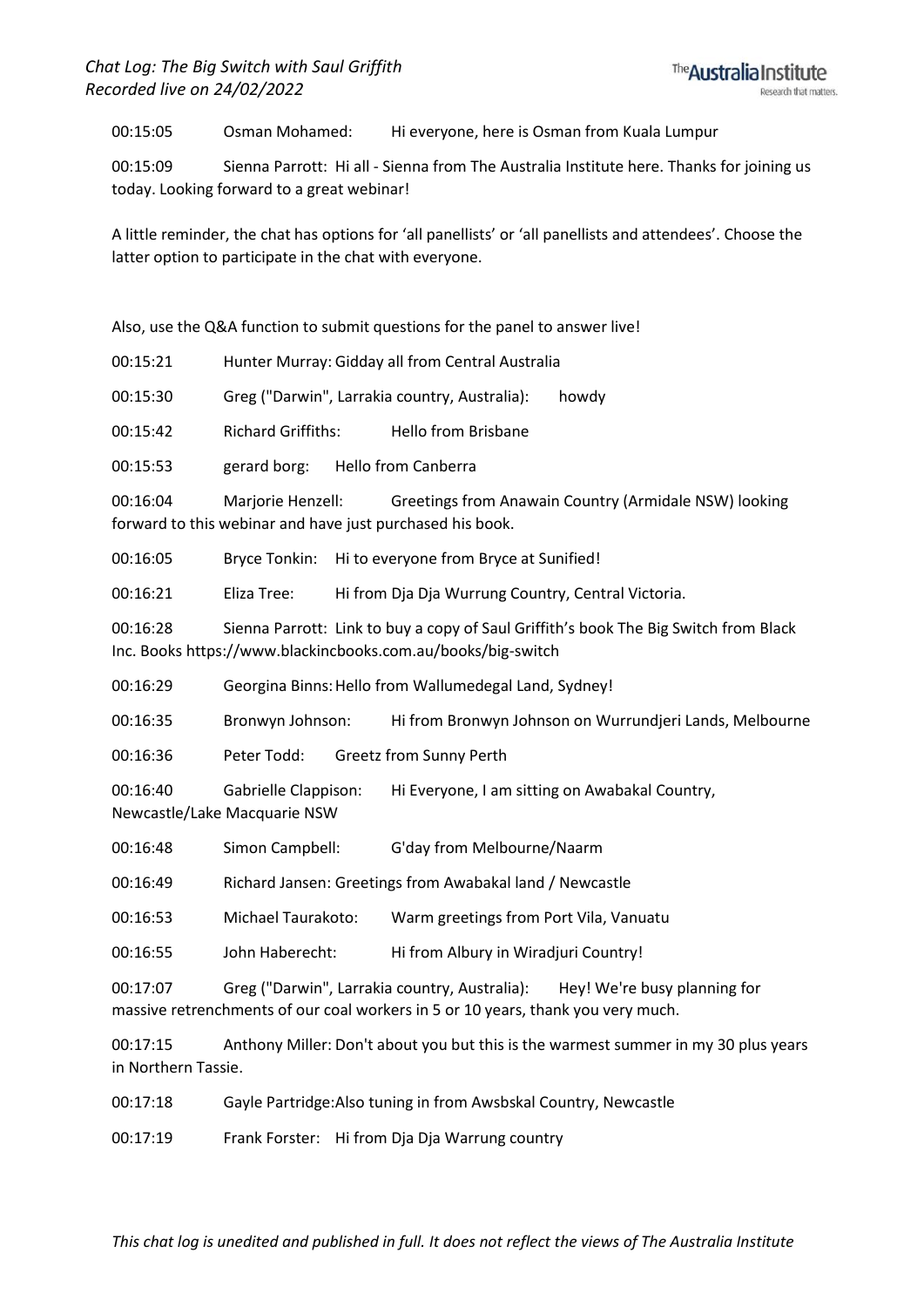## *Chat Log: The Big Switch with Saul Griffith Recorded live on 24/02/2022*



| 00:17:24<br>Sydney!        | Claire Bettington:                                            |  | Greetings from Gadigal Country - Maroubra in soggy                                                                          |
|----------------------------|---------------------------------------------------------------|--|-----------------------------------------------------------------------------------------------------------------------------|
| 00:17:32                   | Matt Rowan:                                                   |  | Hello from Hawkesbury NSW!                                                                                                  |
| 00:17:35                   | Kerry Silcock:                                                |  | <b>Greetings from Ngunnawal country!</b>                                                                                    |
| 00:17:36                   | Mel Booth:                                                    |  | Good morning from Whadjuk Nyoongar country (Perth)                                                                          |
| 00:17:37                   | Nicky Page:                                                   |  | hi from Kaurna country / Adelaide                                                                                           |
| 00:17:39                   | Fran Lee:                                                     |  | Hello from very sunny South Fremantle                                                                                       |
| 00:17:41                   | Dragana Zivancevic:                                           |  | Greetings from Meanjin (Brisbane)                                                                                           |
| 00:17:49                   | Roman Orszanski:                                              |  | Hello from Kaurna land                                                                                                      |
| 00:17:53                   | Jo Norman:                                                    |  | Hello from Dharawal Country. Very soggy here at the moment!                                                                 |
| 00:17:57                   | Peter Horan:                                                  |  | Hello from Geelong - Wathaurong country. Planning to get off gas.                                                           |
| 00:18:00                   | Kelly Williamson:                                             |  | Hi from Dharawal Country                                                                                                    |
| 00:18:04                   | Carol Fountain: Hello from Wurunderjeri country (Mentone)     |  |                                                                                                                             |
| 00:18:05                   | Joanne and Warren Fraser:<br>Hi from Logan - Yugambeh country |  |                                                                                                                             |
| 00:18:07                   | Hello from Kauna Country<br>Jamnes Danenberg:                 |  |                                                                                                                             |
| 00:18:50<br>up with China. |                                                               |  | Greg ("Darwin", Larrakia country, Australia):<br>We have a long way to go to catch                                          |
| 00:18:57                   | Matt Jansch:                                                  |  | Yo all,, from Yuin Nation                                                                                                   |
| 00:19:07                   | Eric Pozza:                                                   |  | Gee it sounds optimistic, esp given our political experiences                                                               |
| 00:19:43                   | Jan Davis:                                                    |  | Hi from the heart of coal country on Wonarua land                                                                           |
| 00:19:48                   |                                                               |  | John Gwyther: Hello from GurnaiKurnai country - Lake Glenmaggie, Vic                                                        |
| 00:20:12                   | Narelle Hahn-Smith:                                           |  | Hi From Latje Latje lands NW Vic                                                                                            |
| 00:20:15                   | Andrea Charlton:                                              |  | Morning from Canberra, Ngunawal country                                                                                     |
| 00:20:16                   | Barbary Clarke: Hello from Barbary in Naarm                   |  |                                                                                                                             |
| 00:20:39                   | Hrisanthi Dokos:                                              |  | Hello from nipaluna (Hobart, Tasmania)                                                                                      |
| 00:20:43                   | <b>Bron Dahlstrom:</b>                                        |  | Hello from Boon Wurrung Country                                                                                             |
| 00:20:49                   | Andrea McMillan:                                              |  | Hi from underneath a shady gumtree in Gingelic, where I am<br>sitting beside the Murray River looking across to Victoria :) |
| 00:20:55                   | Nicole Adler:                                                 |  | Hi from Gadigal (Dee Why)                                                                                                   |
| 00:20:58                   | Derek White:                                                  |  | Afternoon from WinZero in Gundungurra and Tharawal country                                                                  |
| 00:21:02                   | Trevor Hoare:                                                 |  | Trevor here at Mirboo - GunaiKurnai country                                                                                 |
| 00:21:04                   | Gerry Butler:                                                 |  | Hello from Kaurna country in Adelaide. Gerry                                                                                |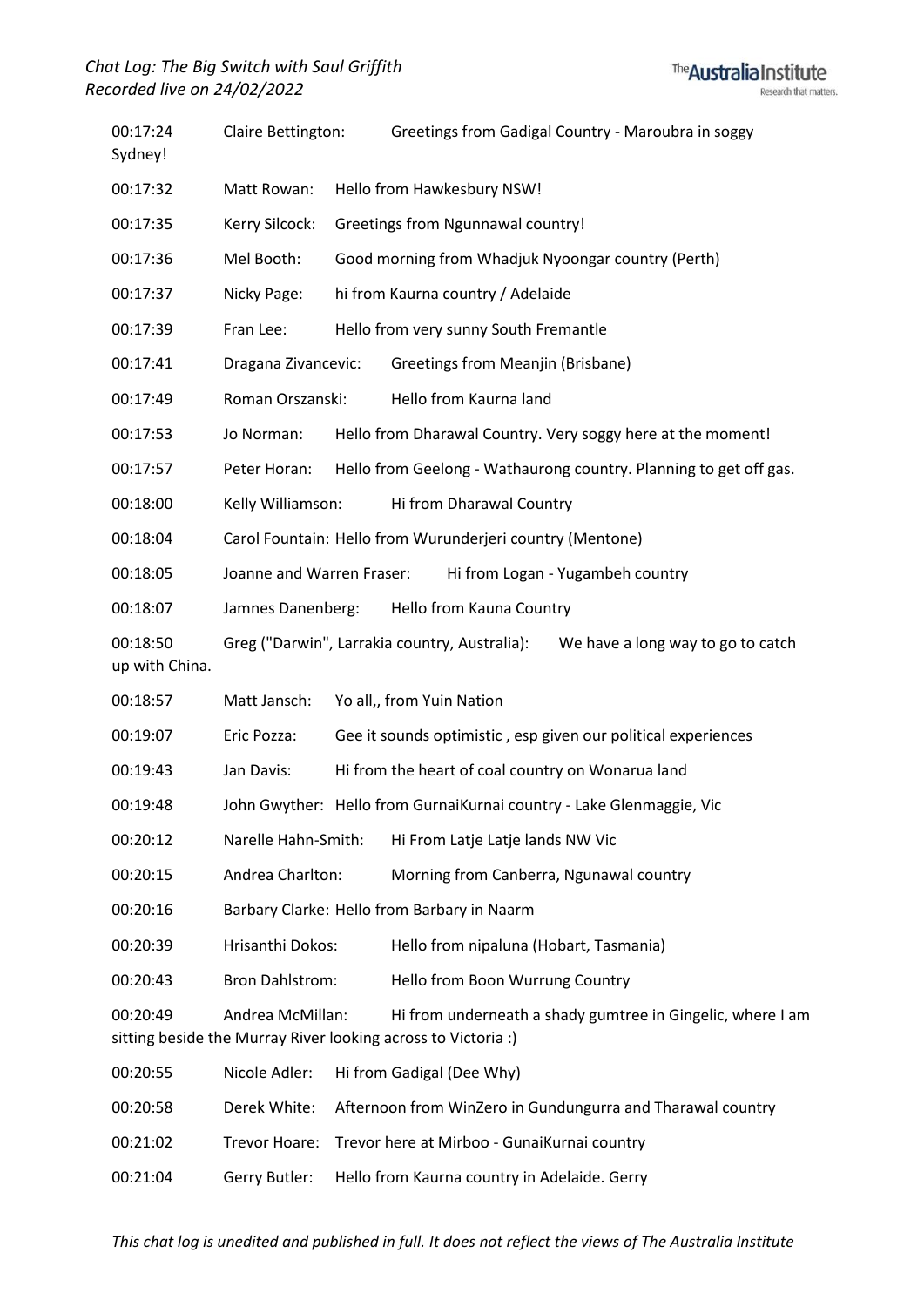*Chat Log: The Big Switch with Saul Griffith Recorded live on 24/02/2022*



00:21:10 Kathleen Davies: The abundance agenda = critical reframing 00:21:15 Lorraine Bull: Hi from another coal hermit on Gunaikurnai country in Latrobe Valley 00:21:17 Craig Peters: Abundance indeed. We need to shift from cost to OPPORTUNITY. It is IMMENSE. 00:21:20 Manuel Espinosa: Hello, from Santa Clara, California!

00:21:34 Sophia MacRae:Hi from the land of Bunurong people, Kulin nation

00:21:34 Jay Wilson: g'day from San Francisco!

00:21:49 Jo Whitehead: Hello from Gimuy (Cairns)

00:22:14 Arabella Daniel:Arabella from Clean Air Communities from land of the Boonwurrung/Bunurong and Wurrundjeri Woi Wurrung peoples of the Eastern Kulin Nation

00:22:20 Greg ("Darwin", Larrakia country, Australia): Hm. Maybe we indigenous British should become a little bit Australian.

00:22:31 Glen Ryan: Hi All Glen Ryan from Sunovate in Sunny Perth from Wadjuk country

00:22:39 robert butterfield: Hi from Kendenup WA in noongar country.

00:22:49 Lou Coles: The abundance agenda - I like that!

00:23:05 jannene kyytsonen: The smart power solutions need smart communications systems, and the government has dropped the ball on that technological transition as well. They are drowning in false economy arguments

00:23:50 Craig Peters: "Hydrogen is not an energy source, it is a battery" - great reframing and puts it in context

00:23:54 Eric Pozza: Isn't hydrogen just for trucks and ships - larger things that move, rather than our car at home or our barbie?

00:24:04 Melinda Crozier: This year we had house reno'd we had solar panels installed, transferred over to electricity for applicances and got rid of gas meter. Our house is now nearly as carbon neutral as possible without at battery

00:24:28 Eric Pozza: Hydrogen is for moving thangs that require batteries that are too big to be practical

00:24:31 Ben Foley: isn't the issue that energy desnity is necessary for vehicles like aircraft?

00:24:32 Jon Knight: hydrogen is the gas industries 'clean coal'

00:25:17 Michael McKeon: For me the MAMMOTH in the room is over-population of we humans, especially those of us in this consuming, wasteful, throwaway capitalist society along with the aggressive war mongering we are being softened up for.

00:26:03 Greg ("Darwin", Larrakia country, Australia): Hydrogen probably good to export with non-lucky (energy-wise) countries.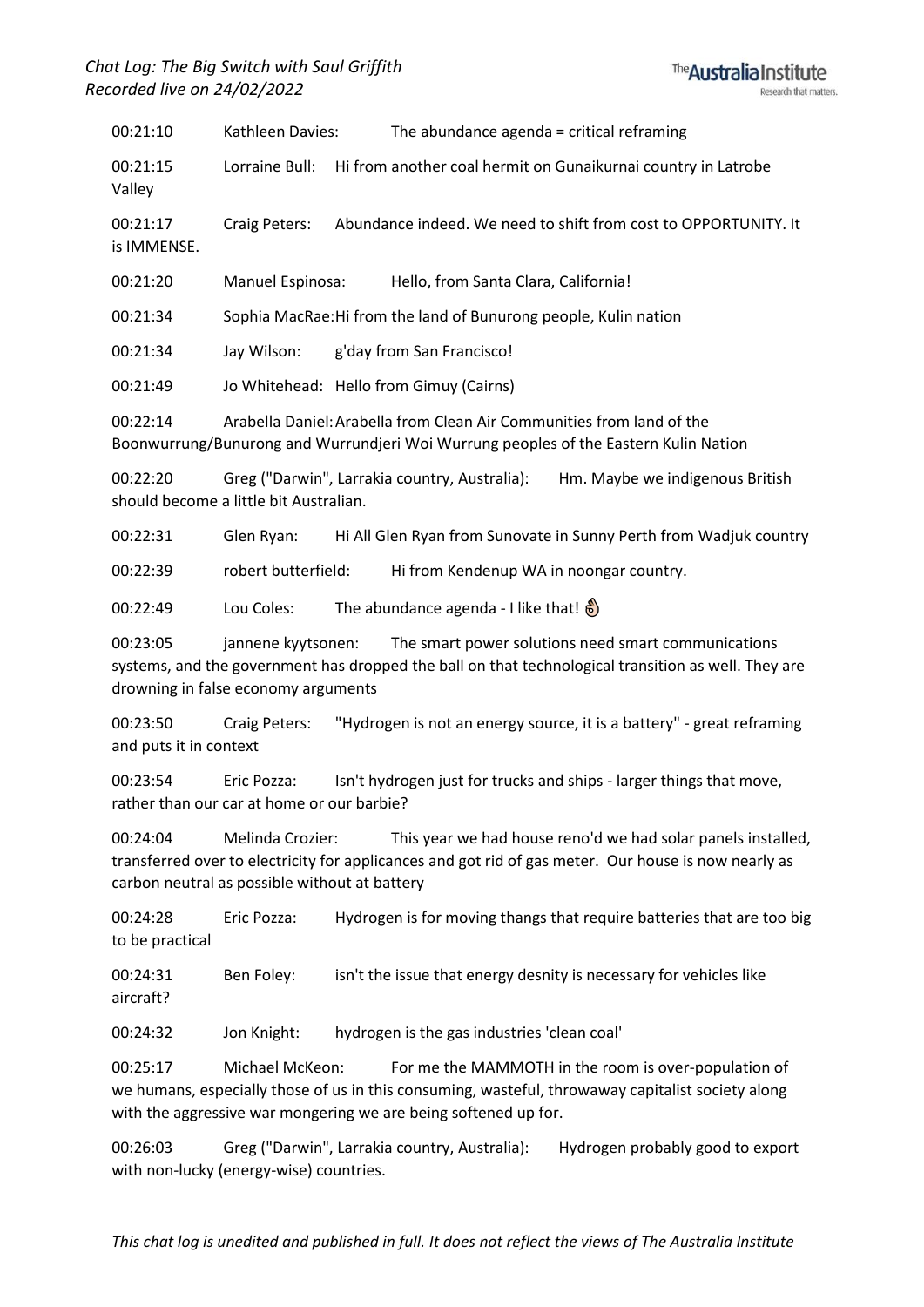00:26:09 Michael Gunter: Hydrogen is also easy to spin and bamboozle the public into looking good while being brown instead of green

00:26:20 Huyen Nguyen: apart from hydrogen, what other options do we have for seasonal storage or long dunkelflaute?

00:26:33 Joy Pegler: Hydrogen can ignite without a spark setting it off.. so it is a serious hazard.

00:26:38 Lena Puglisi: historically we've always had an energy mix, that's not going to change

00:26:48 Andrew Pam: Note that people who complain about "overpopulation" always seem to mean OTHER people, in OTHER countries, especially the poorer ones. If you're seriously suggesting that we have too many wealthy white people, that's another angle but good luck suggesting we cut back the population.

00:26:52 Mike Young: Steel is looking like getting away from hydrogen too. Developments in electric furnaces/electrolytic processes are looking to replace coke and hydrogen in the foreseeable future.

00:26:54 Jamnes Danenberg: Now that bi-directional chargers have been given the green light from regulators what other things need to be done to incentivise V2G or V2H capabilities in electric vehicles?

00:27:42 David Beary: Toyota appear to be on the hydrogen bandwagon for future vehicles. Saul, do you have an idea why Toyota is heavily investing in this technology, as apposed to other vehicle manufacturers? I thought the horse had bolted with electric/battery vehicles.

00:28:04 Andrew Pam: The issue with V2G and V2H isn't really the vehicles - it's the rest of the system. The way the grid system is designed, and therefore the regulations.

00:28:54 Andrew Pam: It's been said that Toyota is an engine company that happens to also sell vehicles wrapped around them.

| 00:29:01 | Eric Pozza:      | The pM is looking to the future - May 2022    |                       |
|----------|------------------|-----------------------------------------------|-----------------------|
| 00:29:53 | Andrea Charlton: | (₩                                            |                       |
| 00:30:02 | Graeme McLeay:   | Hip pocket and health-fossil fuels kill       |                       |
| 00:30:07 |                  | Greg ("Darwin", Larrakia country, Australia): | Electrify everything! |

In the absence of actual, real-time democracy. vote Independent!

| 00:30:17 | Andrew McMahon: | Toyota = "self-charging" ! |
|----------|-----------------|----------------------------|
|----------|-----------------|----------------------------|

00:30:20 Bruce Prior: bigswitch

- 00:30:38 gerard borg: But how can we gain access to low cost electric vehicles?
- 00:30:45 Eileen Whitehead: Saul for PM!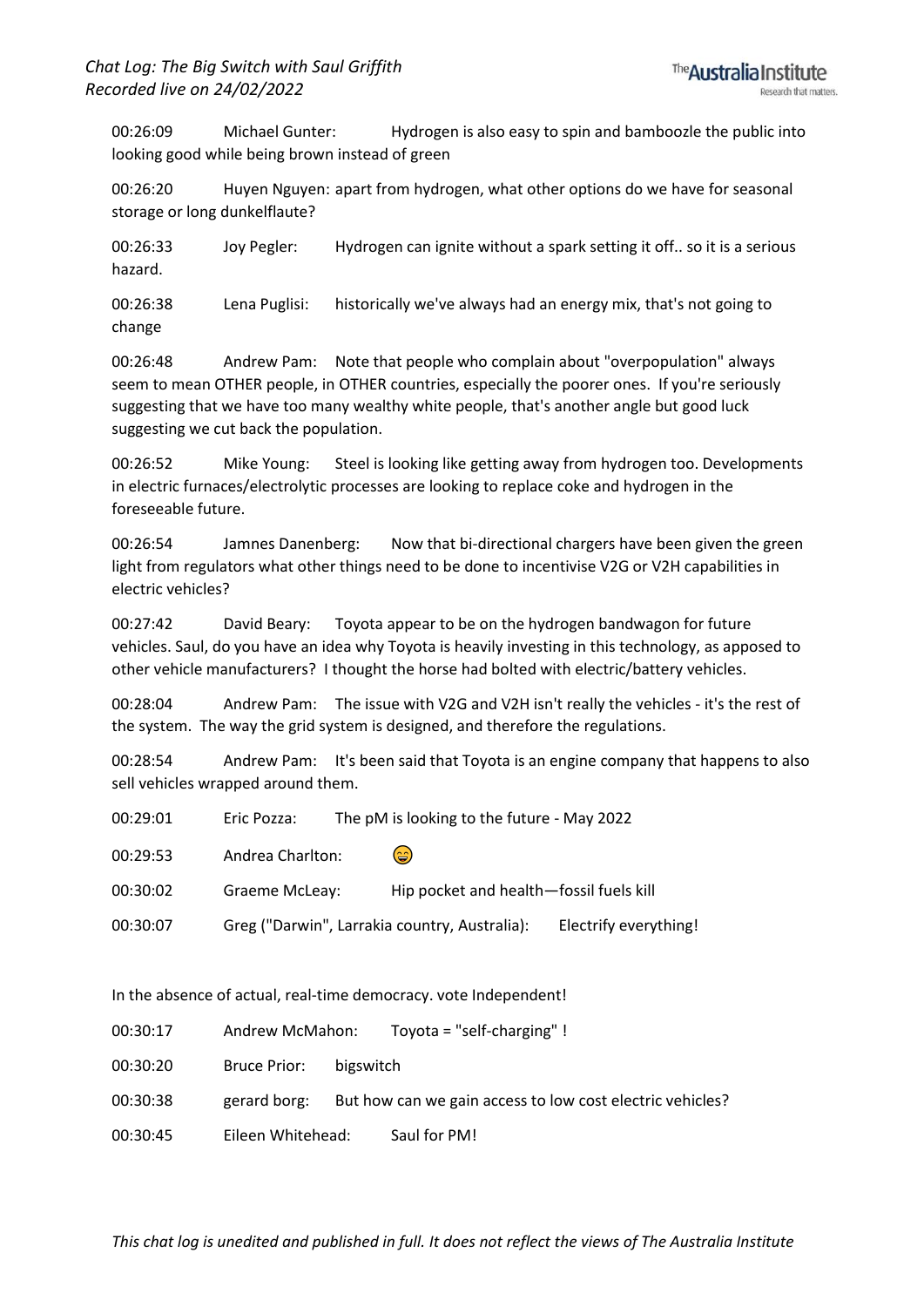00:30:47 Peter Kriesner: Countries like Japan, Korea, Italy and many other European countries are now experiencing negative population growth. They're all doing fine. We need to stop relying on population growth driven by low skill immigration as pretty much our only driver of economic growth.

00:30:48 William Watt: Toyota has announced they are shifting to Battery Electric (announced in December) with 30 BEV models by 2030. They must have realised the can either do that or go bankrupt trying to make hydrogen work.

00:30:57 Robert Goodwill: Greens have had a zero emission policy for 20 or more years

00:31:25 Di Wykes: I am not a passive consumer. We generate 10K kwH/pa.

00:32:06 Murray SAYLE: LNP are agents of the fossil fuel lobby and not in the public's interest

00:32:16 robert butterfield: Can't we harness the energy of hot air because the Coalition have heaps of it.

00:32:20 Steve Blume: Russia has started attack on Ukraine. Kiev explosions reported. CNN live. Trump supporting Putin! ASX and other markets in trouble. Not a good day.

00:32:24 Andrew McMahon: Price reduction for electric vehicles instantly by exempting them from the "luxury" car import tax (or abolishing it)

00:32:27 Di Wykes: Democratising electricity to the people.

00:32:39 Cindy Ferguson:Hydrogen IP, See page 24. Toyota has a lead in H IP filings.

00:32:40 Eric Pozza: Yes, that is key. What is in the interest of business?

00:32:42 Cindy Ferguson:

https://assets.publishing.service.gov.uk/government/uploads/system/uploads/attachment\_ data/file/1031174/Low-carbon-hydrogen.pdf

00:32:43 Di Wykes: Agree @Andrew

00:33:00 Sharee McCammon: state capture by the fossil fuel lobby is the main thing stopping this bright new future. Until we tackle state capture, this will be a battle

00:33:08 Dragana Zivancevic: Nikola Tesla harnessed electricity in 1890's, but we are still struggling to provide it cheaply to everyone.

00:33:42 Mel Booth: Labor state govt in WA shut down the world leading Solar Energy Research Institute of WA in the mid 80s. The coal lobby and union won.

00:33:49 Robert Goodwill: The film showing the all electric retrofit of my project home will be on the Zero Emissions Byron website by the end of March 2022

00:33:55 Peter Horan: Comparing before and after: I installed 3kW solar PV and purchased a hybrid EV. I reduced my annual petrol consumption by 1000L and saved about \$1,300. See https://anzasca.net/wp-content/uploads/2016/12/76-1139-745-754.pdf

00:34:02 Fran Lee: This is so about the grid. I don't think WA has the ability to do that. Am I right?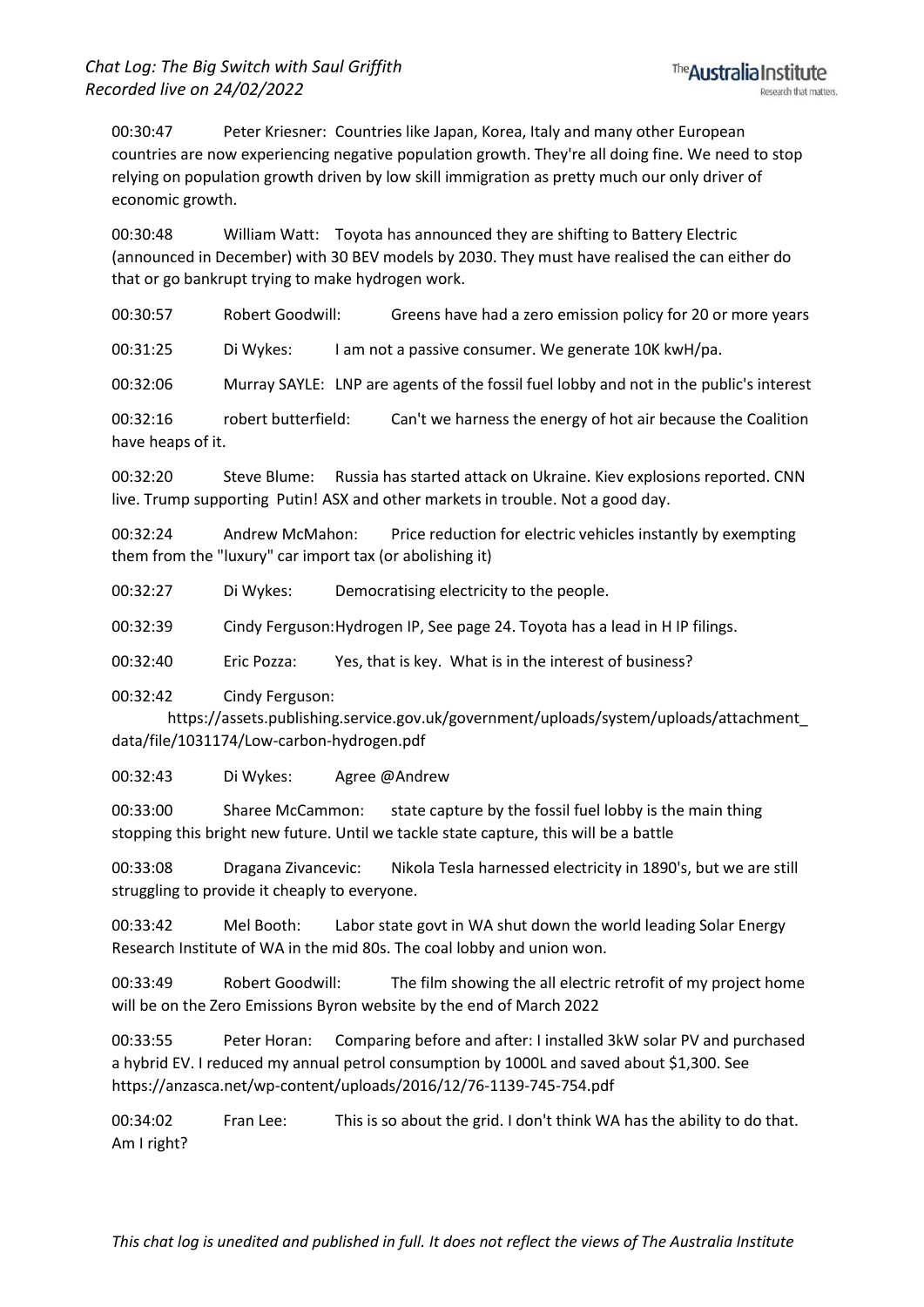00:34:11 Monty Lang: The take away for me so far is the idea that Australia could and should lead the world in this field because of our natural advantages.

00:34:19 jannene kyytsonen: We should attack the system by creating local government area power/telecoms enterprises (co-ops), and shake up the business models

00:34:46 Mel Booth: Yes WA is not on the national grid. Too far away. Too much lost in transmission etc.

00:34:50 Wendy Cox: I have a gas free house, don't you ?

00:35:39 David Bell: I rely on gas for cooking and hot water.

00:35:47 Melinda Crozier: can we please ban above

00:35:48 onika maraj: my pussy burns

00:35:51 Huyen Nguyen: can someone block onika

00:36:06 Eric Pozza: Onika, very silly...

00:36:23 jannene kyytsonen: Russian hack, thought they would be too busy in ukraine

00:36:23 Andrew Pam: I'm almost at electricity only - already have electric heating, cooking and transport. Have ordered electric heat pump hot water, just delayed due to COVID.

00:37:06 Greg ("Darwin", Larrakia country, Australia): Jeez. We've still got a few years of exporting coal to the other suckers. Lucky the troposphere respects our arbitrary national boundaries!

00:37:33 Di Wykes: Wow Saul that's amazing 800B\$ exports

00:37:39 Eric Pozza: But are we clever enough? I have some doubts. We might even releact Morrison soon. Not certain despite his hige failures

00:37:42 Glen Ryan: We have already electrified everything daily avg 20 - 25kWhr/day include EV

00:37:51 Meg & Peter Nielsen: If you then take into account what we pay in fossil fuel subsidies surely our \$80 B export profit is far less impressive.

00:38:45 Georgina Binns: This company does interest-free loans for solar panels https://brighte.com.au/ but I'm a renter, how do I get access to solar power? If you're a landlord, consider installing panels on your properties!

00:38:57 Matt Jansch: Total rationale in value adding

00:39:09 Gannon Middleton: Going through the building process recently with a volume builder, absolutely nothing was suggested re future proofing. Had to specifically know and ask for no gas connection, heat pump hot water, solar provisions, etc. Terrible when it pushes the knowledge expectation to the end user who are likely to build once.

00:39:16 Robert Goodwill: Are any Lib/Nats pollies learning from this ?

00:39:17 Sienna Parrott: Link to buy a copy of Saul Griffith's The Big Switch from Black Inc. Books https://www.blackincbooks.com.au/books/big-switch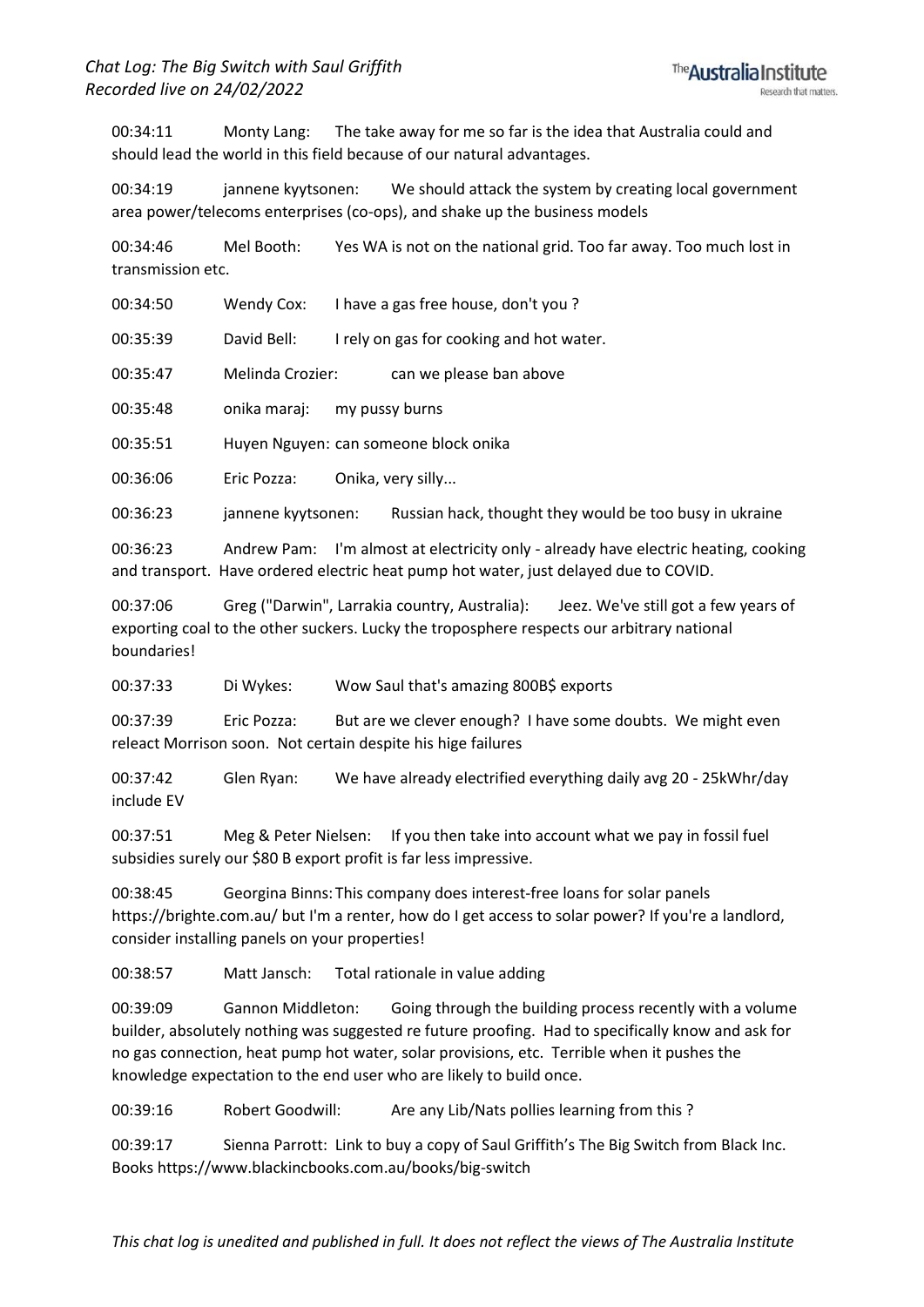00:39:35 Peter Kriesner: The energy return on investment from PV solar is very significantly positive. What is to stop us making more and more PV panels almost indefinitely given the main raw material (silicon) is essentially unlimited?

00:39:36 Wayne McMillan: Hi. Everyone, Wayne from Whalan here on Dharug land.

00:40:01 Mel Booth: Political will is a major barrier at all 3 govt levels.

00:40:39 Sienna Parrott: Thank you for all the Q&A questions, a reminder you can also up vote/like questions so they are more likely to get asked!

00:40:55 Barbara Bryan: Solar panels should have been, and now should be MANDATORY on all new houses which are being built in increasing numbers the outer suburbs right now! Their cost is a minor part of

00:41:32 Barbara Bryan: ..... total building costs.

00:41:32 Robert Goodwill: National Construction Code is under review now and under heavy pressure from the project home industry to weaken it

00:41:40 Mel Booth: Agree Barbara Bryan

00:42:10 Judith Leslie: The single biggest impediment to all of this is political donations from fossil fuel companies and their allies.

00:42:27 John Knox: @Georgina Binns - the Victorian Gov't provides subsidies for landlords to install solar on their rental properties. If not in Vic, suggest to your local member that they match Vic's scheme

00:42:44 jannene kyytsonen: Friend of mine near Wagga is renting his land to Brazilian solar farm. We perhaps need to be careful of using arable land for power generation going forward, because of sites being adjacent to current grid. Review of transmission systems now seems appropriate.

00:43:14 Georgina Binns:@John great idea! NSW should get on this..

00:43:18 Andrea Charlton: Sheep and cattle can also graze under well designed solar PV

00:43:21 Murray SAYLE: Heat pump hot water electric cooking, heat pump air conditioning and heating, 32 solar panels 8.8kw, battery mower, battery blower, battery brush-cutter and a Battery Car, I will never buy another fossil fuel product ever again. Starve the fossil fuel industry.

00:43:30 Peter Kriesner: Electrification has the potential to solve a large part of the greenhouse emissions problem, possibly the majority of it, but what about methane and nitrous oxide emissions from agriculture? And how do we effectively remove the CO2 that is already in the atmosphere - 400ppm is already way too high?

00:43:46 Cate Cooper: like low flush toilets Barbara

00:44:08 Andrea Charlton: Methane in agriculture - partly addressed by Asparagopsis supplement feeding.

00:44:12 Dean Argoon: Voltage rise on distribution networks is a real issue, a lot of rooftop solar is already idle during the day (wasted energy) Loads are needed locally to drop the voltage. i.e.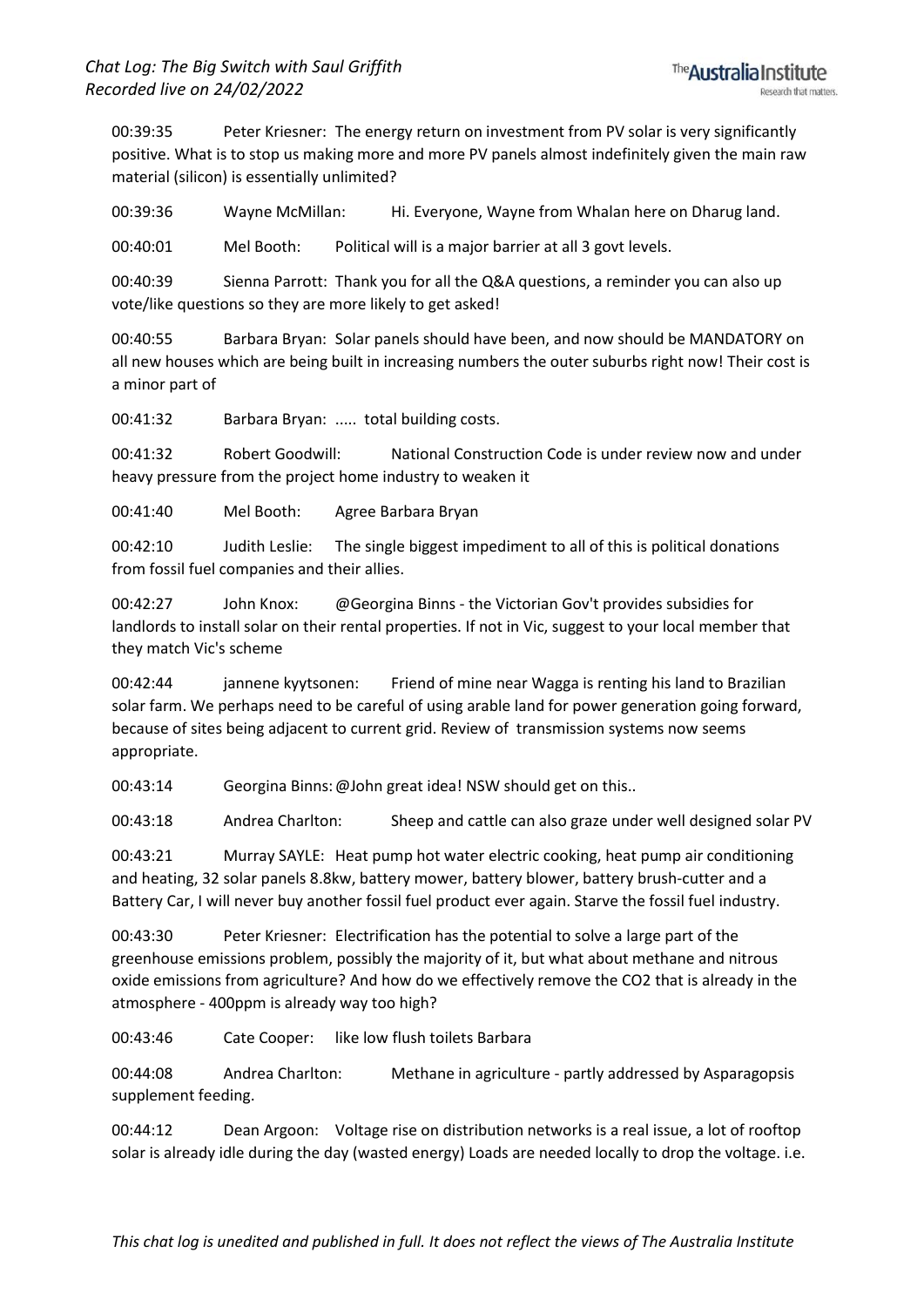grid connected batteries. Are our privatised electrical distribution network operators up to the task of transitioning?

00:44:24 Barbara Bryan: ALL 'Landlords/Landladies' should consider installing solar on their rental investments and ALL body corporates should be subsidised to provide solar panels on their blocks! Otherwise we are only helping part of the wider community to participate and benefit!

00:44:40 Michael McKeon: We also need uniform rules on a universal plug/socket type agreed by all manufacturers for the charging of elec vehicles.

00:44:50 Georgina Binns: Totally agree, Barbara!!

00:45:01 James Alexander: For people down about political will at the federal level, state and local gov are more receptive to people's voices, get less fossil fuel donations. You could take Saul's ideas for regulation changes and campaign at that level of gov

00:45:09 CELIA SEXTON: Solar farm can co-exist with agricultural use Animals better with shade, plants that are usually grown in cooler areas etc

| 00:45:15                   | Di Wykes:               | Good on you @Murray! $\odot$ I am well on that road too.                     |
|----------------------------|-------------------------|------------------------------------------------------------------------------|
| 00:45:40                   | Peter Horan:            | https://www.mdpi.com/1996-1073/14/9/2666                                     |
| 00:45:49                   | Wendy Cox:              | blokey culture ? I don't want a V8                                           |
| 00:46:08                   | Nicole Adler:           | Great academic integrity giving credit where credit is due!                  |
| 00:46:13<br>the Atmosphere |                         | Murray SAYLE: Methane comes from Natural Gas leaks and coal mines venting to |
| 00:46:18<br>of Aust tho!   | <b>Kathleen Davies:</b> | Jacko sounds like a dude - maybe no longer representative                    |

00:46:22 Andrea Charlton: CWA rocks!

00:46:23 Robert Goodwill: My Kona EV will outrun a V8

00:46:39 Barbara Bryan: My mother's local council (in Melbourne), subsidised her to install solar panels (and she was in a small body corporate situation) then just added periodic charges to her quarterly rate bills. She was aged 87 when this was done!

00:46:43 Peter Kriesner: If you look into it I'd suggest seaweed supplements for livestock has very limited potential. Where would we harvest it all from and how do we get grass-fed livestock to eat it?

00:47:05 Peter Horan: Another paper on Solar Energy in the home: https://www.mdpi.com/1996-1073/14/9/2666

00:47:19 Melinda Crozier: CWA rocks and if notice women becoming independent candidates and deciding to fix the mess created

00:47:31 Wayne McMillan: Saul deserves nothing but accolades.

00:47:44 Andrea Charlton: the cows seem to like seaweed, PK. The necessary seaweed grows around our coast. Aquaculture! It's being trialled off southern Victoria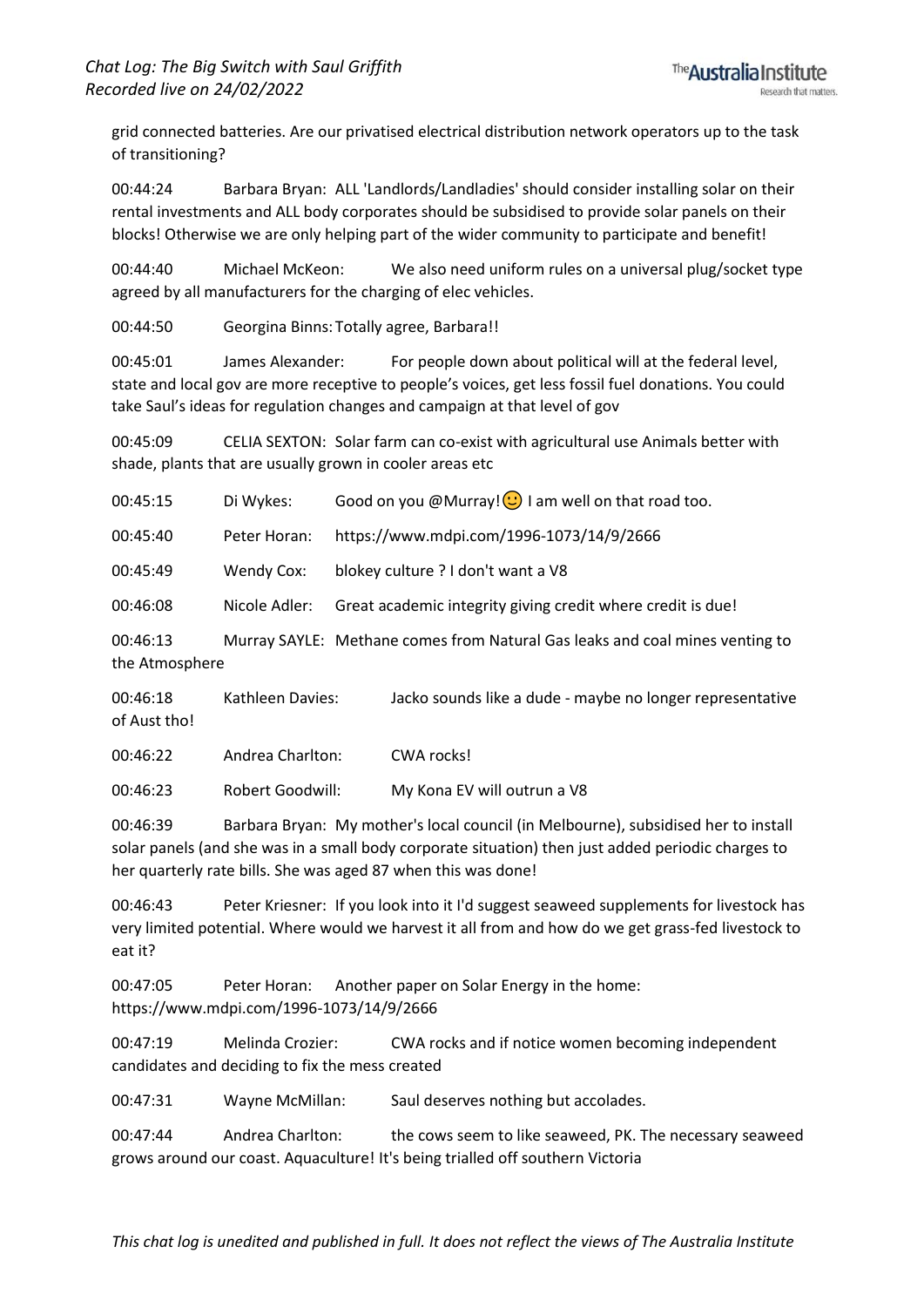## *Chat Log: The Big Switch with Saul Griffith Recorded live on 24/02/2022*



00:48:02 Nicole Adler: My Nan, OAM runs her town from her CWA status.

00:48:24 Wendy Cox: Would not it be a standard VTG

00:48:27 Rob Googe: Is this the way, driving this from the ground up? Local households making this their thing and driving the politics and making this the way.

00:48:27 Jo Norman: Peter, check out Sea Forest and their work scaling seaweed aquaculture.

00:48:32 Cheryl Fitzpatrick: Our Mayor in Dubbo NSW just self-funded an E.V. for use as the mayoral vehicle.

00:48:38 Ben Curnow: Is single phase enough, or should households upgrade to three phase?

00:48:56 Gayle Partridge:Is part of the solution about marketing the required changes to "ordinary folk" so they are confident to make the right voting choices?

00:49:19 Robert Goodwill: single phase EVSE can charge up to 7.5kw

00:49:22 Lorraine Bull: DIT Ag Tech is trialling seaweed supplements in water supply

00:49:32 Barbara Bryan: There is still a BIG issue with upgrading our energy grid infrastructure involving much software programming in order to integrate renewable energy INTO the ageing grid! Up till recently, the BIG private energy companies and governments have NOT wanted to do this essential work! Can you UPDATE US on this?

00:49:46 Mel Booth: makes total sense to generate electricity and use on site. Almost no loss in transmission poles and wires etc, estimated at about 10% loss.

00:50:01 Anthony Horwood: will this session be on podcast. it's terrific

00:50:04 jannene kyytsonen: looks like hack was same as Putin declared war on Ukraine a nd began invasion

00:50:12 Joanne Barkworth: Timers on appliances really help!

00:50:21 David Bell: Ultimate solution: everyone off grid and self reliant

00:50:33 Graeme McLeay: Graeme McLeay to Saul: The AFR reports today that Rod Sims of the ACCC may block Mike Cannon-Brooks/Brookfield takeover of AGL-Is this the case of a regulator standing in the way of a public good?

00:50:36 Di Wykes: @Anthony - it will be on AI website

00:50:48 John Robert: How do we overcome the 'dig it up and ship it out' approach that has prevailed here since the gold rush? We need more value adding processing!

00:50:54 Wendy Cox: double glazing so expensive

00:50:57 Caleb Lee: What would local architecture look like in this EV world? What do you imagine local service stations to look like. Interested to here your thoughts :)

00:51:02 Greg ("Darwin", Larrakia country, Australia): Yes. Ubiquity trumps efficiency.

00:51:05 Anthony Horwood: thank you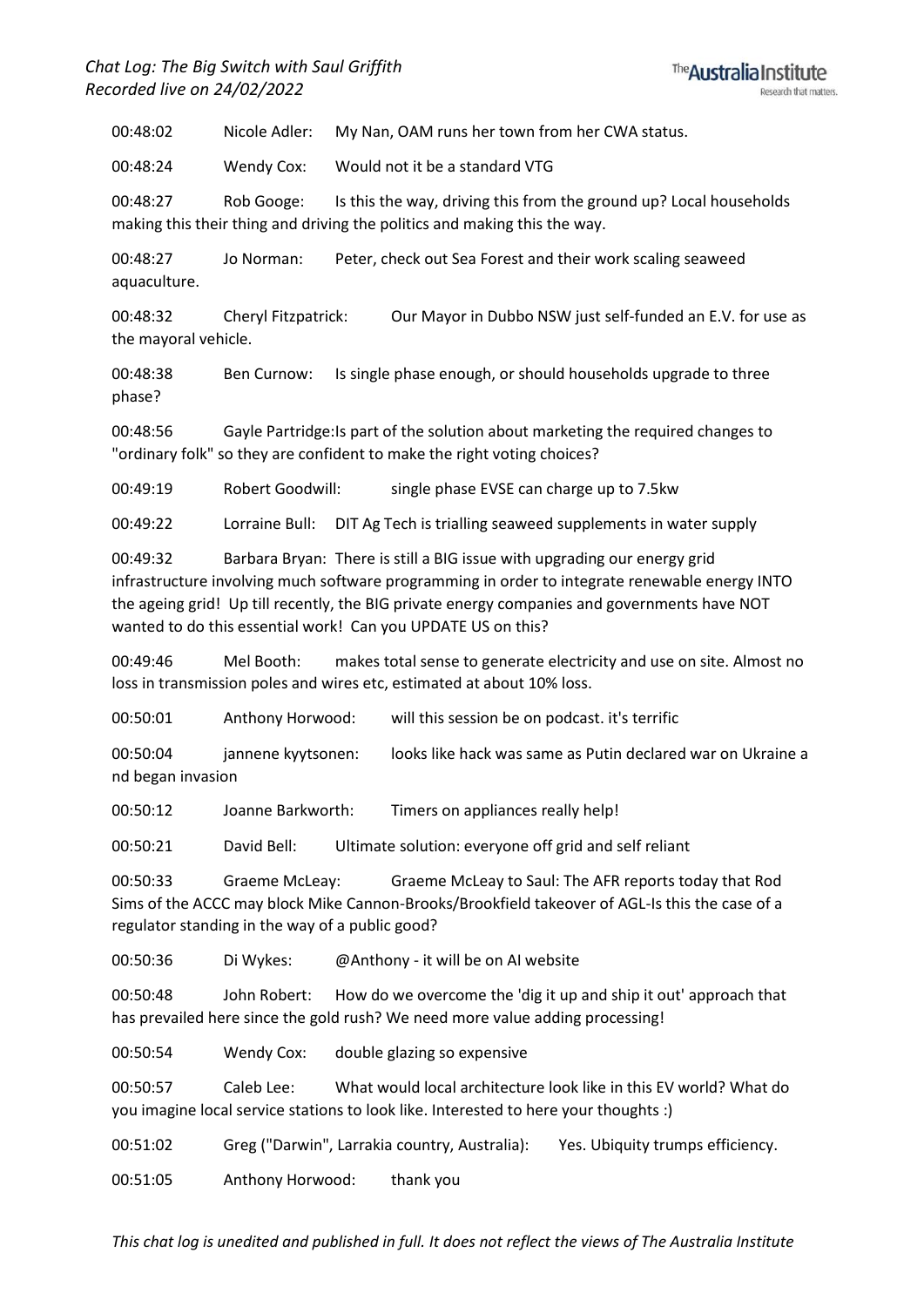00:51:05 Fran Lee: I think the grid system is the problem in WA. To integrate solar panels into the mix

00:52:47 ian ogilvy: @caleb service stations are only for road trips, not for local as people charge at home- with the car connected to the grid as back up

00:53:01 Peter Newman: A fortune has been spent on "gold plating" the grid. For what purpose?

00:53:20 Geoff Dyce: https://www.repositpower.com/

00:53:29 Andrea Charlton: Thank you for an excellent presentation and discussion. Sorry I have to drop out but will read the book.

00:53:30 Di Wykes: I have wondered that @Peter

00:53:46 John Gwyther: @Peter Newman: providing fire resilience for starters - big issue down here

00:53:47 Barbara Bryan: My son was (until recently), a software engineer for a small company working hard to introduce the best software programming for integrating renewable energy into the existing (old) grids but I wish to know if this is now becoming much more widespread and working as yet?

00:54:17 Eileen Whitehead: I haven't paid for my electricity for 3 years since installing solar on my roof.

00:54:24 Paul Loring: Fran Lee, in WA it is the legislation that enables Synergy to remain a monopoly, not the network itself. Eg unlike other states, in WA local authorities can't build their own windmill and share the savings with their community.

00:54:38 Javier Vidal: Also check https://evergen.energy/intelligent-control/

00:54:43 David Bell: Russia has started bombing KIev, Kharkiv and other cities

00:54:59 Eddie OTTO: Electric mower! I have had a line powered one for 20 years.. Still going.. Really light... Really powerfully.

00:55:11 Di Wykes: Me too @Eileen

00:55:17 Fran Lee: I didn't know that. Thank you. I can go from here!!

00:55:45 Andrew Pam: Single phase is generally fine for homes because you typically charge your EV overnight. 4 hours is usually enough. The only reason I could see a use case for 3 phase is if you need to use the EV a lot in the morning, then come home and charge it again quickly to use it more later in the day. And usually people just get an EV with a bigger battery instead of paying for 3 phase.

00:56:50 Andrew Pam: Yeah we paid \$17K to replace all our terrible 1970s single glazed windows with double glazing. Might take quite a while to pay it back but the house is so much more comfortable now!

00:57:39 jannene kyytsonen: See everyone at the Smart Energy Conference at ICC 4th May?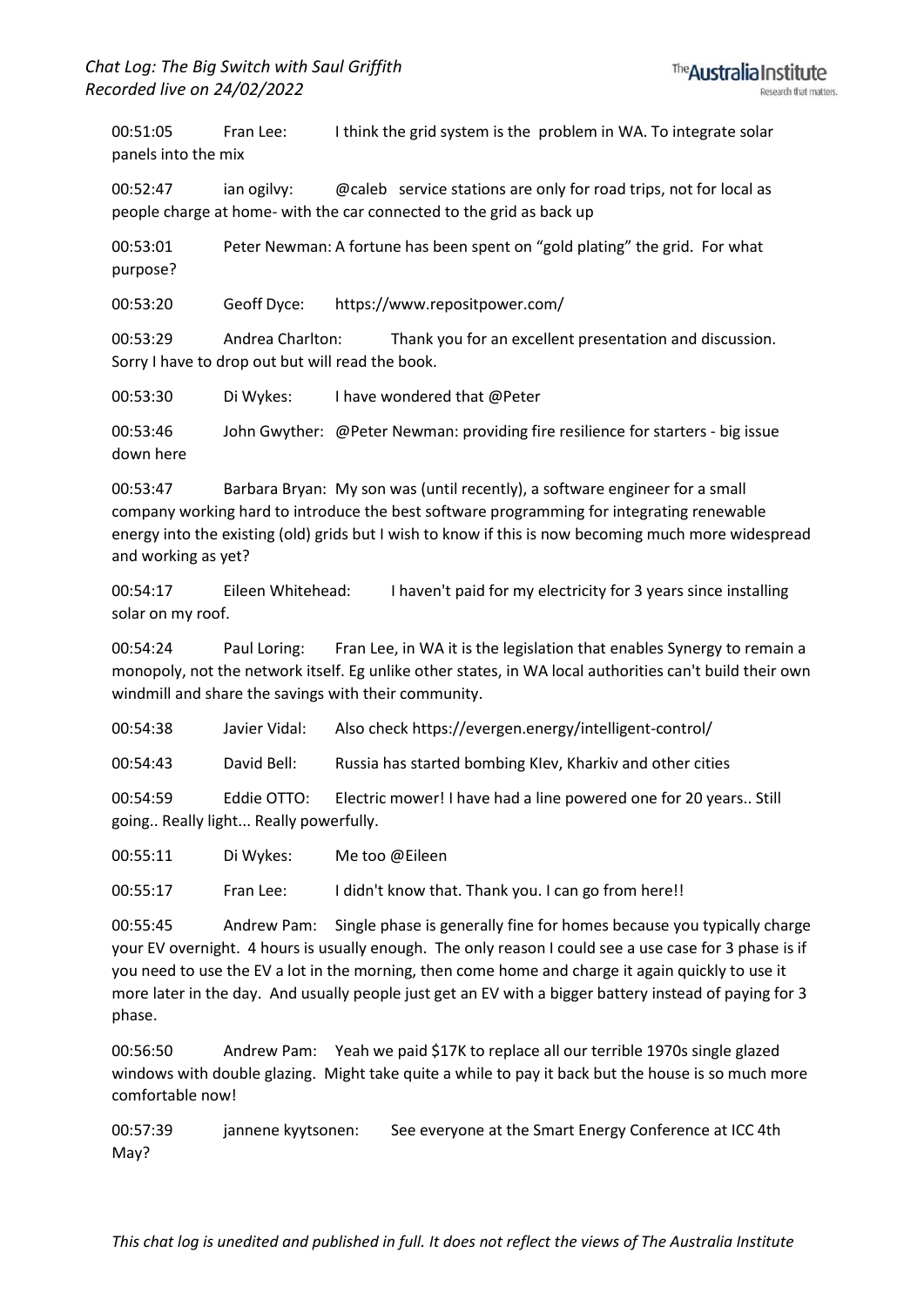00:57:49 Craig Peters: Current spike in Wholesale electricity prices is driven by COAL costs. Coal.

Current cost of coal has been rising as the world emerges from Covid.

THIS is what is driving prices higher RIGHT NOW. Not renewables.

00:58:02 Gordon McAllister: 3 phase is useful if you have a big PV system and want to export electricity to the grid as it allows you to export a higher amount.

00:58:45 Lena Puglisi: what's really disturbing about all the discussion we have about the future no seems to be talking about lowering consumption\

00:59:19 Marjorie Henzell: "Vote Angus Out"

00:59:37 Lena Puglisi: noone seems to be prepared to use less, to consume less, to travel less, to change their lifestyle in any way

00:59:46 Murray SAYLE: Angus is a fossil fool puppet of the Mineral Council of Australia.

00:59:47 Matt Jansch: New member for Hume!

01:00:12 Rudolf (Rudy) Blums: Start with the whole lot, not just Angus O U T

01:00:21 Kathleen Davies: Consumption itself would not be a problem if it was connected to REGENERATION.

01:00:28 Monty Lang: Its an unfortunate practical reality that a message of consumption reduction just will not fly with the broad populace. There is nothing stopping us acting as individuals to do this though.

01:00:33 Bron Dahlstrom: My concern is what happens to all the used solar panels, batteries, wind turbines etc

01:00:42 Eric Pozza: Lena, not sure why we want to live a poorer life if it's not required for reasons of climate.

01:01:04 Barbara Bryan: YES! All new homes should also be double-glazed as a MANDATORY energy saver and increases quality of life for occupants whilst reducing energy use for heating and cooling!

01:01:09 Andrew Pam: Used batteries, solar panels, wind turbines etc can be recycled. We just need to set up the systems to do it.

01:01:12 Robert Goodwill: they can all be recycled.

01:01:14 Mel Booth: Still not sure why massive 4 wheel drives are now the standard. Especially around cities

01:01:15 Matt Jansch: Waste management and repurpose is a major issue I agree

01:01:38 Richard Bouwmeester: the only downside, the issue of concern is what do we do with all the exhausted batteries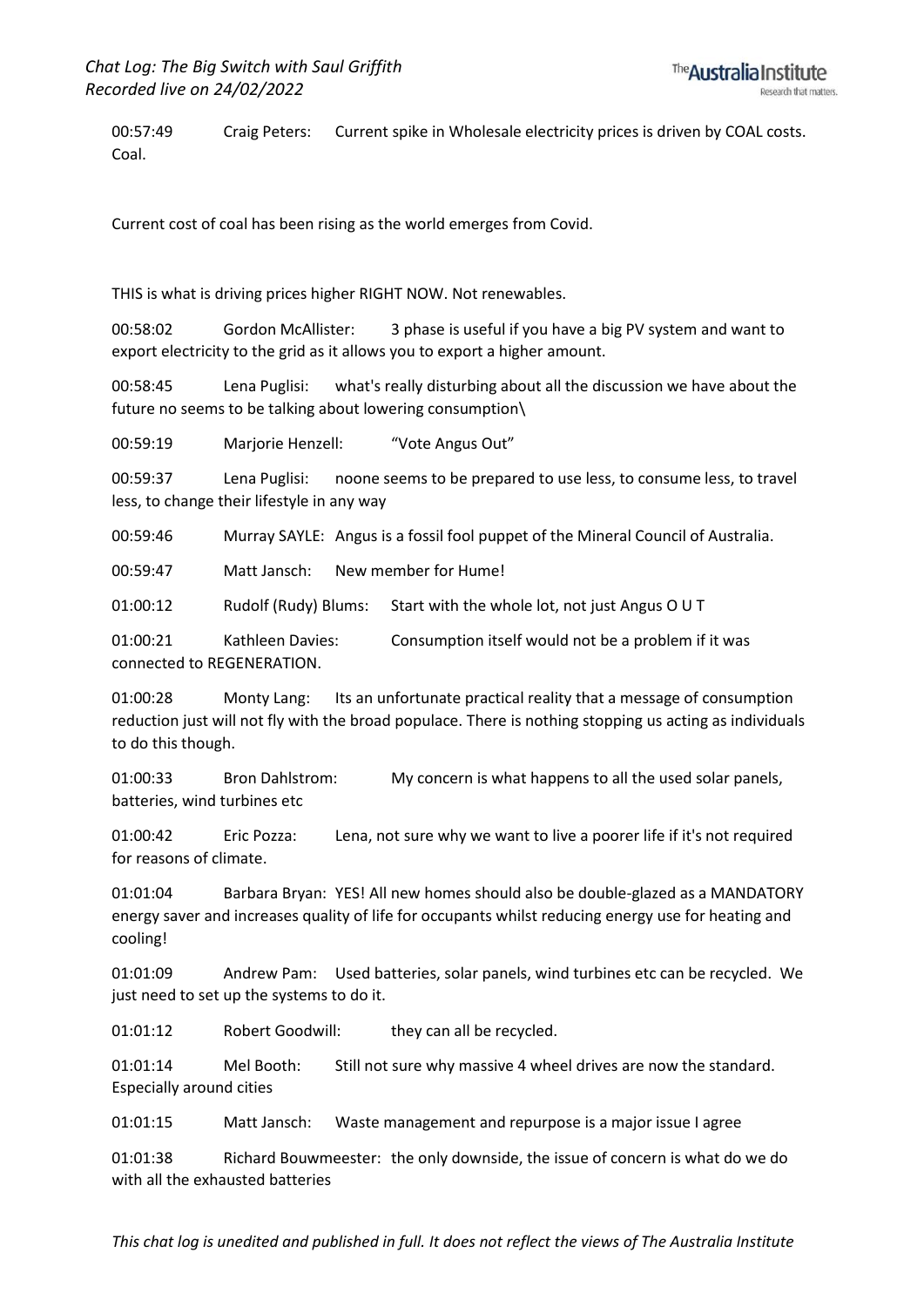01:01:44 Murray SAYLE: https://www.climatelevels.org/?pid=2degreesinstitute&theme=gridlight 01:02:07 Gerry Butler: Thanks and looking forward to reading my copy of The Big Switch! Cheers Gerry 01:02:15 Andrew Pam: Richard: We recycle the batteries,. 01:02:15 Wendy Cox: got it 01:02:31 Nicole Adler: love the "shameless plug" 01:02:35 Lachlan: My copy of the book just arrived  $\circledcirc$ 01:02:39 Paul Hill: hydrogen is part of the solution but isn't the primary tool in the box 01:02:52 Di Wykes: @Thanks Murray

01:02:53 Kathleen Davies: If we can get with the abundance agenda, and make sure consumption is part of a circular, regenerative, redistributive economy, then many of these problems may be solved

01:03:14 jannene kyytsonen: Forget double glazing, I had triple when living in Finland (for cold), and think that should apply here too(for heat) given increasing number of days 40 +!!!

| 01:03:26 | Lena Puglisi: | maybe we have to redefine the meaning of abundance |  |
|----------|---------------|----------------------------------------------------|--|
|----------|---------------|----------------------------------------------------|--|

01:03:40 Wendy Cox: can we hit on the head blended hydrogen with gas for houses - !

01:03:45 karen organ: Saul's book is very positive and easy to read. I recommend it highly.

01:03:54 Kathleen Davies: Nature is abundant, only humans push scarcity

01:04:18 Dean Argoon: thermal mass anyone

01:04:20 Bron Dahlstrom: What has happened with salt batteries? I heard about these years ago but nothing much seems to have happened

01:04:29 Lena Puglisi: so true Kathleen

01:04:29 Murray SAYLE: Efficiency Compared: Battery-Electric 73%, Hydrogen 22%, ICE 13%

01:04:31 Andrew Pam: I looked at triple glazing but I think it's hard to justify economically in Australia. Double is already pretty good. We just don't see the low temps that northern Europe does.

01:04:41 Udo Sarnow: It's not just the triple glaze. The whole door and window structure must be improved. I have double glazed but the cold comes in through the frame.

01:05:19 Udo Sarnow: It also helps to save energy in summer. keyword A/C

01:05:27 Matt Jansch: Good question Bron, am curious myself. A UOW initiative I believe

01:05:41 jannene kyytsonen: @Andrew Pam its not about 40 -minus, its about increasing 40+ plus dilemma.

01:05:55 Richard Bouwmeester: and of course old and no longer functional solar panels??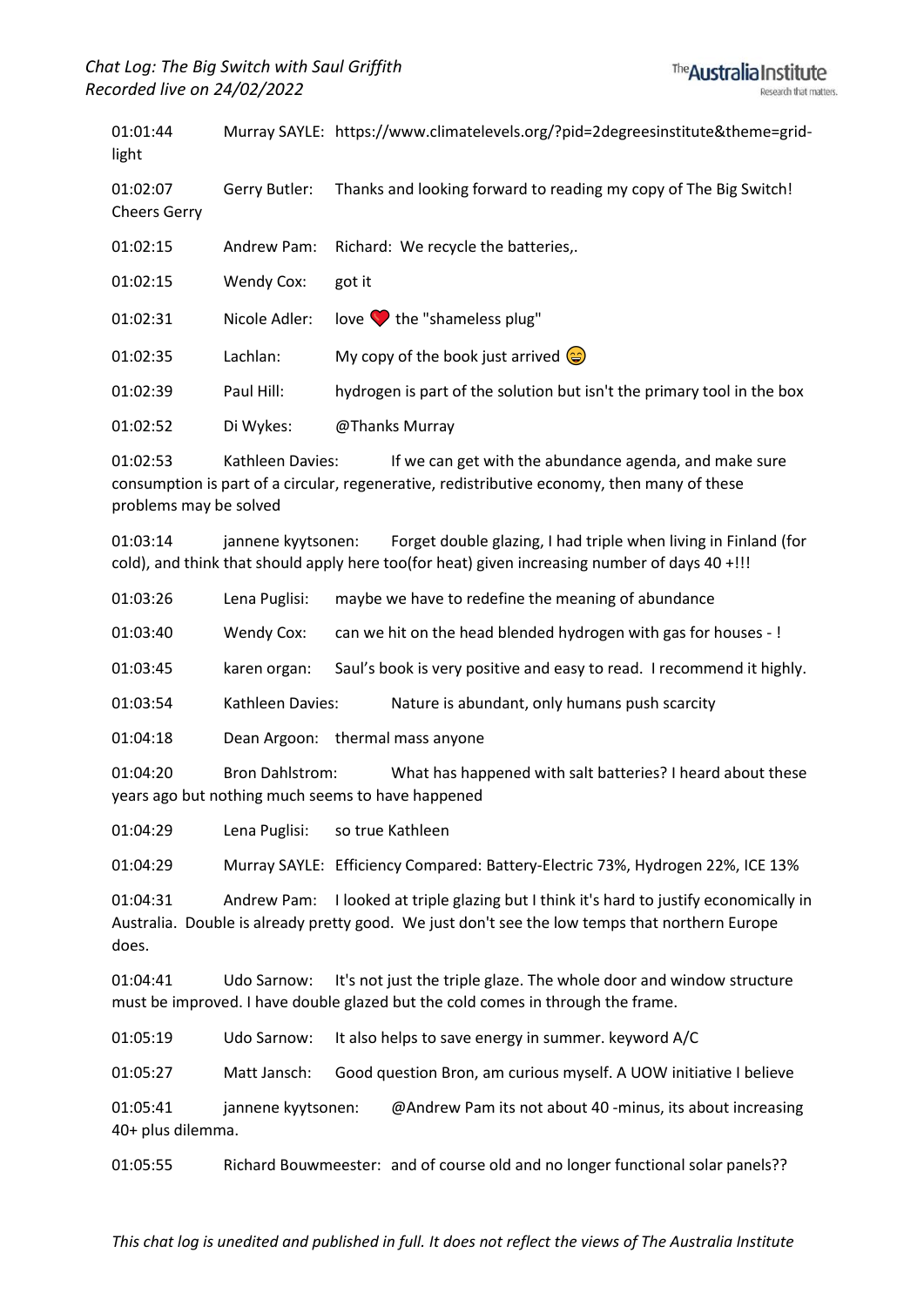01:06:08 Andrew Pam: Yes, the door and window frames are vital - if you don't do those first you're throwing money away on triple glazing

01:06:27 Andrew Pam: Richard: You can also recycle solar panels

01:07:02 Richard Bouwmeester: are we recycling batteries now or are we talking new technology??

01:07:24 Gillian Blair: The Chinese are causing huge and potent pollution and destruction in Tibet by mining for the minerals required for electric cars, batteries, etc etc. How can we obtain these minerals without turfing people off agricultural land in places such as Tibet and causing huge environmental destruction? We need ethical extraction and manufacturing policies - and there is precious little at the moment.

01:07:53 Monty Lang: The changes required by the general population will be enormous. Have you got any thoughts on how best to help the general population come to terms with the scale of change? A book is a good start but how do we get society comfortable with change?

01:07:54 Kathleen Davies: We need to align the Laws of Man with the Laws of Physics.... physics will win every time!

01:08:29 Robert Goodwill: its called a Green New Deal

01:09:19 Kathleen Davies: Just don't do what we did to the people of Latrobe Valley

01:09:27 Di Wykes: We can support workers to diversify if we have the will to support everyone who needs it.

01:09:30 Megan Bartley: pisses me off no end that coal workers are treated like holy cows while the rest of us get the bums rush when we lose our jobs

01:09:30 Andrew Pam: Richard: Yes there are companies recycling batteries now, but of course it's only small scale because most batteries are still in good condition. We don't have enough batteries that need to be recycled yet to make it a big business at this early srage

01:09:31 Judith O'BYRNE:Nobody asked how the 30,000-40,000 university employees who lost their jobs during the pandemic could be reassured about getting new jobs.

01:09:57 Di Wykes: Yes @Judith can't agree more.

01:10:05 Peter Dickson: @Gillian Blair: and in Africa where they utilise almost free labour to mine cobalt. Another colonial power in Africa.

01:10:10 Andrew Pam: Or everyone in the arts, entertainment and retail sectors

01:10:13 Judith Leslie: its hard to see how this can happen with a PM that holds coal in his hand, Taylor does everything he can to prevent renewables, Pitt says batteries are rubbish

01:10:15 Eric Pozza: Judith yes I htinnk our pollies shoose which workers they are worried about

01:10:37 Anthony Miller: Came to Tassie in the early 90s. Forestry and Paper Mills were big. Tassie has changed and now those who moved to Queensland and moving back.

01:10:37 Di Wykes: Agree too @Andrew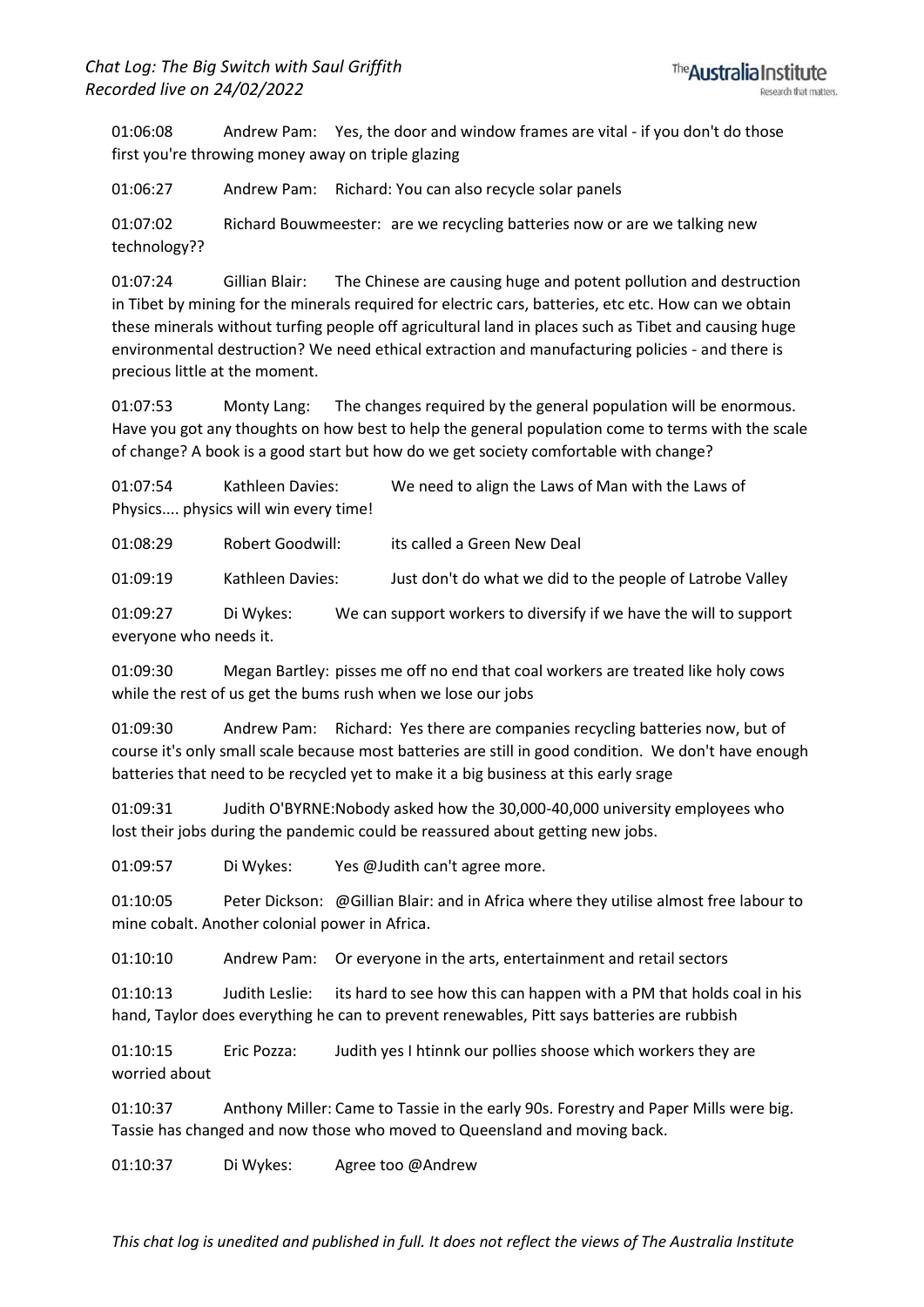01:10:43 Mel Booth: Agree Judith, and every other job in car industry, public services etc that has been unilaterally chopped to bits

01:10:52 Nic Mavrogiannis: couldn't be said better saul

01:10:59 Barbara Bryan: Megan: Fossil Fuel LOBBY IS ALL POWERFUL - and donates heaps to government coffers!

01:11:54 Wendy Cox: screenshots of the graphs hard from the book

01:12:03 Eddie OTTO: Saul. Try and sell that great philosophy to the Liberal party and for profit corporations.

01:12:31 John Gwyther: Graphs also not super readable in the hardcopy book either

01:12:37 Sienna Parrott: Link to buy a copy of Saul Griffith's The Big Switch from Black Inc. Books https://www.blackincbooks.com.au/books/big-switch

01:12:44 Dean Argoon: We can do it #ElectrifyEverything

01:12:57 Claire Bettington: Have it already, can't wait to read it and implement the advice!!

01:12:57 jannene kyytsonen: @Udo , yes, my Finn home had walls and roof with multiple insulation layers, built on foam insulation to ground, and, with in-floor heating, and foyer to insulate temp impacts on entry and egress from building. Design here still needs review and help to legacy structures

01:13:07 Narelle Hahn-Smith: Just include links to the graphs for audio book

01:13:27 Barbara Bryan: I read that Cannon-Brookes has supplied a copy of your book to EVERY state & Federal Politician!

01:13:36 Anthony Miller: It is on ebook :-)

01:13:37 Robert Goodwill: planet needs zero emissions by 2030

01:13:45 Gillian Blair: We moved into a home with gas 3 yrs ago. Went solar and electric and have not had a bill since.

01:14:15 Sophie Wright: Please narrate Big Switch yourself Saul, as you speak so well! I don't love the Electrify narrator on Audible....

01:14:24 Matt Jansch: Run for Cunningham Saul. Even as an independent you should be appointed Energy Minister regardless

01:14:29 Marjorie Henzell: Tony Abbott has a lot to answer for.

01:14:40 Jay Wilson: Huge thanks to Saul, Dan and Eb!

01:14:40 Rick Walters: we could be the Norway of the south!

01:14:41 Sienna Parrott: Thanks to all for joining us today and for participating in a fascinating discussion! For details about upcoming webinars and to register head to https://australiainstitute.org.au/events/webinars/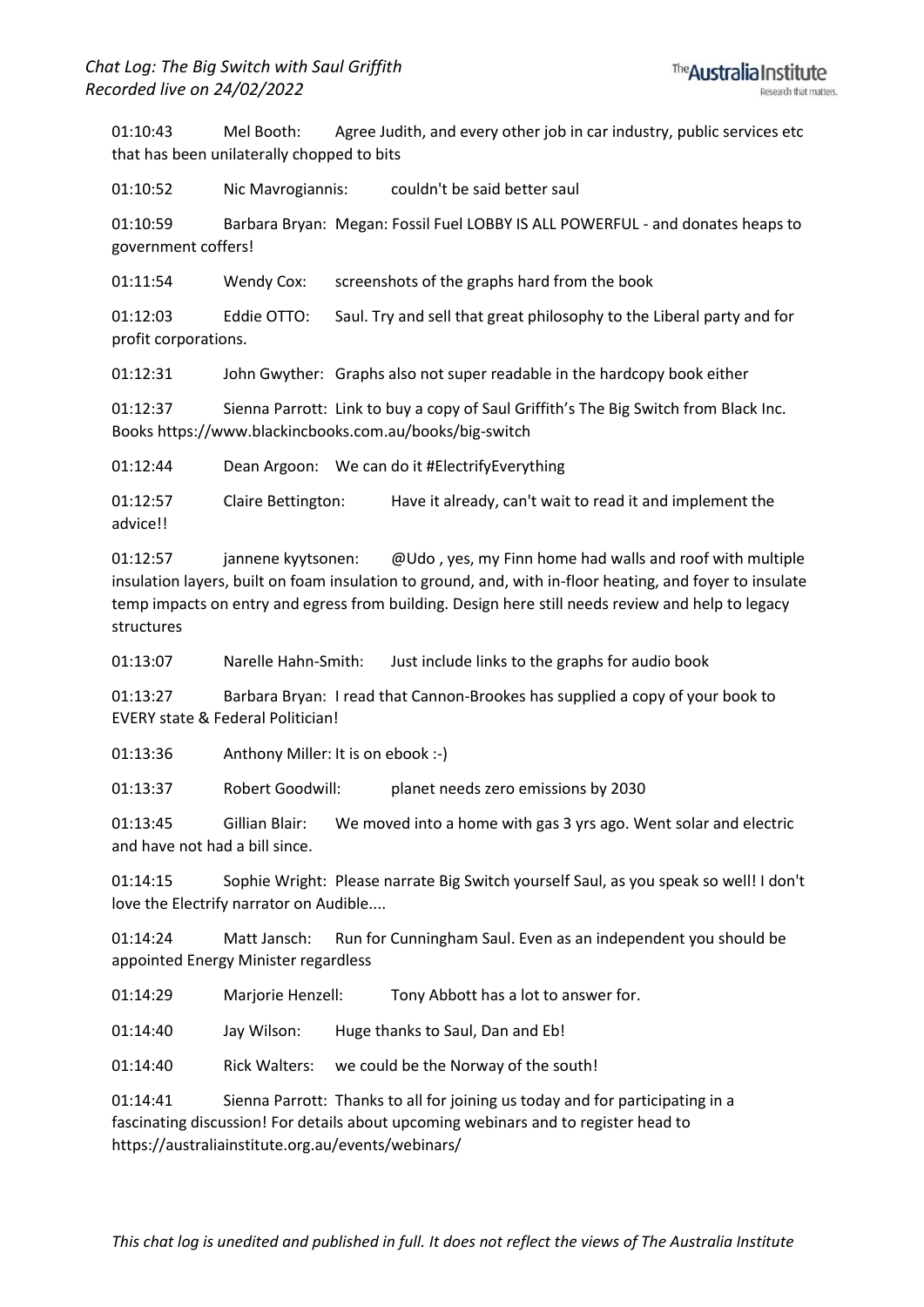At the bottom of the page you can view our previous webinars in full if you missed any – including this one when it is uploaded soon.

Thanks again for joining us – and enjoy the rest of your day!

| 01:14:46                        | Marjorie Henzell:                             | Great webinar!                                                                                                                                                                 |  |
|---------------------------------|-----------------------------------------------|--------------------------------------------------------------------------------------------------------------------------------------------------------------------------------|--|
| 01:14:50                        | jannene kyytsonen:                            | Thx great panel                                                                                                                                                                |  |
| 01:14:53                        | Matt Jansch:                                  | Lets set an example for the world to follow                                                                                                                                    |  |
| 01:14:56<br>their contribution. |                                               | Judith O'BYRNE: Maybe take the CWA more seriously, Sail, without the putdowns<br>involving sandwiches, etc? Every chauvinist who heard you would have immediately sniggered at |  |
| 01:14:56                        | robert butterfield:                           | Great discussion, as always on The Australia Institute                                                                                                                         |  |
| 01:14:57                        |                                               | Georgina Binns: This was so great, thanks everyone!!                                                                                                                           |  |
| 01:15:01                        | Thank you!<br>Kath Shelper:                   |                                                                                                                                                                                |  |
| 01:15:01                        | Jo Norman:                                    | Thanks speakers!                                                                                                                                                               |  |
| 01:15:03                        | Greg ("Darwin", Larrakia country, Australia): | cheers                                                                                                                                                                         |  |
| 01:15:05                        | Nic Mavrogiannis:                             | great webinar                                                                                                                                                                  |  |
| 01:15:06                        | Michael McCarthy:                             | Excellent, thank you.                                                                                                                                                          |  |
| 01:15:08                        | Robert Goodwill:                              | well done AI                                                                                                                                                                   |  |
| 01:15:08                        | Kathleen Davies:                              | Very good points, thank you.                                                                                                                                                   |  |
| 01:15:09                        | Gillian Blair:                                | Thanks to Saul and everyone!                                                                                                                                                   |  |
| 01:15:10                        | Annabel Sides: Thanks!                        |                                                                                                                                                                                |  |
| 01:15:11                        | Beth Phillips:                                | wonderful, thank you Saul !                                                                                                                                                    |  |
| 01:15:13                        | Eric Pozza:                                   | great discussion, thanks Saul, Dan, Ebony                                                                                                                                      |  |
| 01:15:13                        | Jessica Williamson:                           | Thank you great discussion                                                                                                                                                     |  |
| 01:15:16                        | Melinda Crozier:                              | Thanks                                                                                                                                                                         |  |
| 01:15:18                        |                                               | Craig Roberts: Love your work Saul - man crush                                                                                                                                 |  |
| 01:15:18                        | David Beary:                                  | great webinar many thanks to all involved :-)                                                                                                                                  |  |
| 01:15:18                        | Leanne Masters:                               | Thanks so much. Off to buy the book now.                                                                                                                                       |  |
| 01:15:18                        | Claire Bettington:                            |                                                                                                                                                                                |  |
| 66666                           |                                               |                                                                                                                                                                                |  |

01:15:19 Christine Buschmann: thanks heaps, great discussion